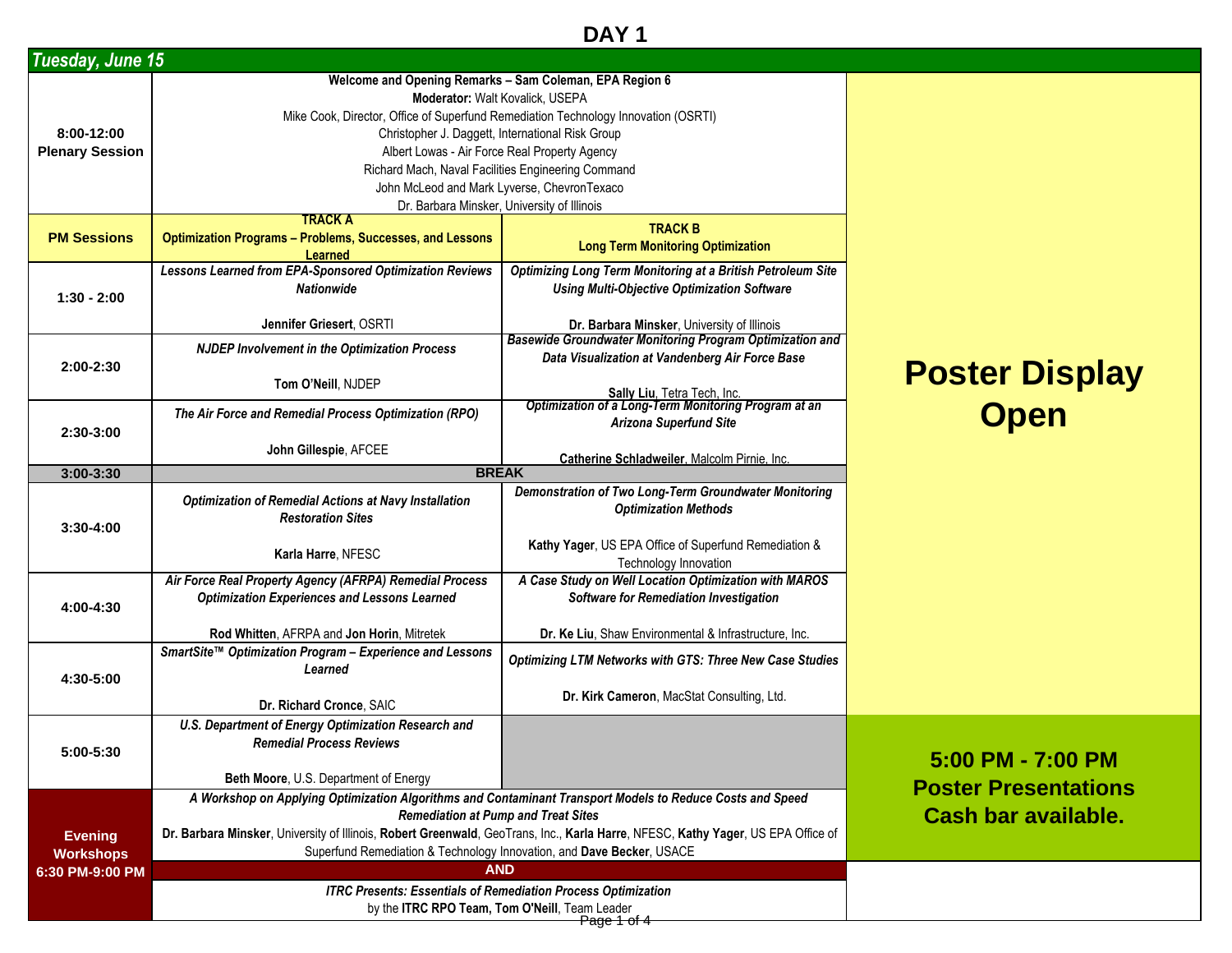## **DAY 2 MORNING**

| Wednesday, June 16 |                                                                                                                                                     |                                                                                                                                        |                                                                                                                  |  |
|--------------------|-----------------------------------------------------------------------------------------------------------------------------------------------------|----------------------------------------------------------------------------------------------------------------------------------------|------------------------------------------------------------------------------------------------------------------|--|
|                    | <b>TRACK A</b><br><b>Remediation Process Optimization</b>                                                                                           | <b>TRACK B</b><br>Site Characterization, Long Term Monitoring, and Data<br><b>Management Optimization</b>                              | <b>TRACK C</b><br><b>Strategic Considerations for Site Closeout</b>                                              |  |
| <b>AM Sessions</b> | <b>Measuring Remedy Performance</b>                                                                                                                 | Advances in Site Characterization and Investigation<br><b>Technologies</b>                                                             | <b>Financial Aspects of Optimization</b>                                                                         |  |
| $8:30 - 9:00$      | Systematic Approach to Capture Zone Analysis for Pump-and-<br><b>Treat Systems</b>                                                                  | The Triad Approach as a Catalyst for 2nd-Generation<br><b>Practices</b>                                                                | <b>Estimating Cost Savings from the Optimization of Long Term</b><br>Monitoring Programs at U.S. Air Force Bases |  |
|                    | Dr. Luanne Vanderpool, US EPA                                                                                                                       | Deana Crumbling, US EPA Office of Superfund Remediation &<br>Technology Innovation                                                     | Robert Stewart, SAIC                                                                                             |  |
| $9:00-9:30$        | <b>EPA Guidance on Effective Management of Operating Pump</b><br>and Treat Systems with a Template for Operations and<br><b>Maintenance Reports</b> | The Road to a Real Time In-Situ Monitoring System                                                                                      | Review of Life-cycle Project Baselines for Accelerated<br><b>Remediation</b>                                     |  |
|                    | Dr. Douglas Sutton, GeoTrans, Inc. and Jennifer Griesert, EPA<br><b>OSRTI</b>                                                                       | Denise MacMillan, USACE                                                                                                                | Deborah Griswold, US DOE/NNSA Service Center                                                                     |  |
| 9:30-10:00         | <b>Evaluating Remediation Completeness and Effects on Site</b><br><b>Management Using CLOSES</b>                                                    | Methodology For Integrating Direct Sensing Tools With In-Situ<br>Remediation Injection Technology To Facilitate Effective              | <b>Optimizing Environmental Insurance Procurements</b>                                                           |  |
|                    | Anthony Pennino, CH2M HILL                                                                                                                          | <b>Treatment of Groundwater</b><br>Eliot Cooper, Vironex, Inc.                                                                         | David Dybdahl, American Risk Management Resources Network,<br><b>LLC</b>                                         |  |
| 10:00-10:30        |                                                                                                                                                     | <b>BREAK</b>                                                                                                                           |                                                                                                                  |  |
| 10:30-11:00        | Assessment of Hydraulic Capture through Interpolation of<br><b>Measured Water Level Data</b>                                                        | A Review of Emerging Sensor Technologies For Facilitating<br>Long-Term Ground Water Monitoring of Volatile Organic<br><b>Compounds</b> | ANG Optimization Program Success Stories and Lessons<br>Learned                                                  |  |
|                    | Matthew Tonkin, S. S. Papadopulos & Associates, Inc.                                                                                                | Dr. Douglas Sutton, GeoTrans, Inc.                                                                                                     | Eric Barefoot, Booz Allen and Hamilton                                                                           |  |
| 11:00-11:30        | <b>Enhanced Data-Driven Assessments of Hydraulic Capture</b><br><b>Zones</b>                                                                        | Accelerated VOC Source Investigation Pairing SCAPS/MIP<br>with EPA Triad to Save Time and Money, Marine Corps Base                     | Modeling the Market for Long-Term Monitoring                                                                     |  |
|                    | David Dougherty, Subterranean Research, Inc.                                                                                                        | Camp Pendleton, California<br>Karen Collins, San Diego Navy Public Works Center                                                        | Carlos Pachon, US EPA Office of Superfund Remediation &<br>Technology Innovation                                 |  |
| 11:30-12:00        | Performance Monitoring of MNA Remedies for VOCs in Ground<br>Water                                                                                  | The Advanced Monitoring System Initiative: Optimizing<br>Delivery and Application of New Sensor and Monitoring<br><b>Solutions</b>     | New EPA Guidance - Effective Contracting Approaches for<br><b>Operating Pump and Treat Systems</b>               |  |
|                    | Herb Levine, US EPA                                                                                                                                 | John Jones, US Department of Energy, Nevada Site Office                                                                                | Peter Rich, P.E., GeoTrans, Inc. and Kathy Yager, EPA OSRTI                                                      |  |
| 12:00-1:30         |                                                                                                                                                     | <b>LUNCH ON YOUR OWN</b>                                                                                                               |                                                                                                                  |  |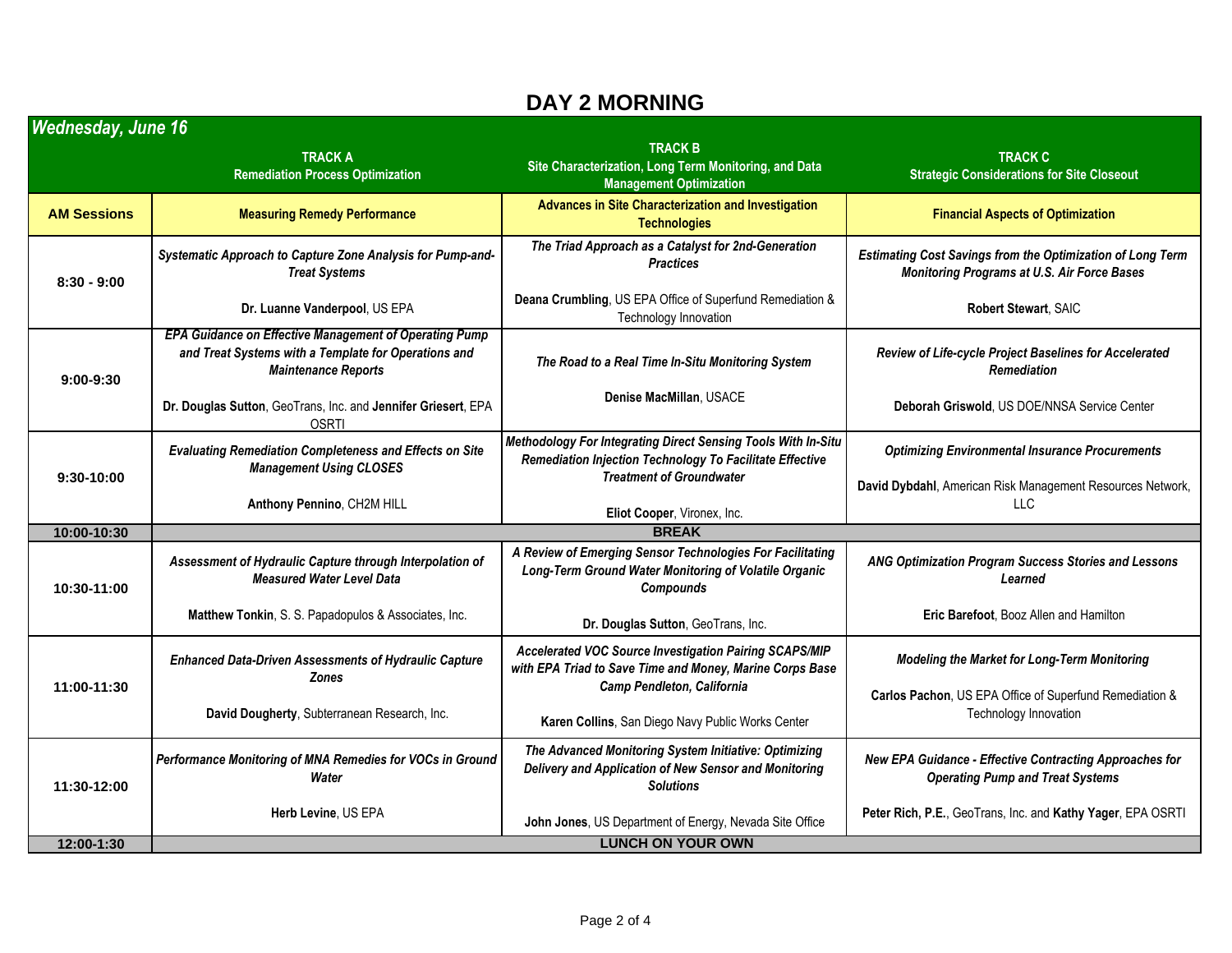## **DAY 2 AFTERNOON**

|                                                       | <b>TRACK A</b><br><b>Remediation Process Optimization</b>                                                                                                                                                                                                                                                      | <b>TRACK B</b><br>Site Characterization, Long Term Monitoring, and Data<br><b>Management Optimization</b>                                      | <b>TRACK C</b><br><b>Strategic Considerations for Site Closeout</b>                                                              |  |
|-------------------------------------------------------|----------------------------------------------------------------------------------------------------------------------------------------------------------------------------------------------------------------------------------------------------------------------------------------------------------------|------------------------------------------------------------------------------------------------------------------------------------------------|----------------------------------------------------------------------------------------------------------------------------------|--|
| <b>PM Sessions</b>                                    | <b>Treatment Technology Optimization</b>                                                                                                                                                                                                                                                                       | <b>Long Term Monitoring Optimization</b>                                                                                                       | <b>Paths to Site Closeout</b>                                                                                                    |  |
| $1:30 - 2:00$                                         | Systematic Approach to Optimization of Permanganate In Situ<br><b>Chemical Oxidation System</b>                                                                                                                                                                                                                | <b>Optimization of Large Scale Subsurface Environmental</b><br><b>Impacts: Investigations and Long Term Monitoring</b>                         | Performance-Based Environmental Restoration Management<br><b>Assessment (PERMA)</b>                                              |  |
|                                                       | Mike Maughon, NAVFAC SOUTHDIV                                                                                                                                                                                                                                                                                  | Dr. Larry Deschaine, SAIC                                                                                                                      | Lt. Col. Daniel Welch, AFCEE                                                                                                     |  |
| 2:00-2:30                                             | New EPA Guidance on Cost-Effective Design of Pump and<br><b>Treat Systems</b>                                                                                                                                                                                                                                  | Data Sufficiency Analysis Before and After Detection of a<br>Leachate Plume from a Municipal Landfill in Northeastern New<br><b>York State</b> | <b>Exit Strategy</b>                                                                                                             |  |
|                                                       | Peter Rich, P.E., GeoTrans, Inc. and Jeff Heimerman, EPA OSRTI                                                                                                                                                                                                                                                 | Paula Mouser, University of Vermont, Department of Civil and<br><b>Environmental Engineering</b>                                               | Dr. Javier Santillan, AFCEE                                                                                                      |  |
| 2:30-3:00                                             | Reducing Costs and Time to Site Closeout through DNAPL<br>Removal                                                                                                                                                                                                                                              | A Roadmap to Long Term Monitoring Network Optimization<br><b>Methods and Tools</b>                                                             | Mining CERCLA Five-Year Review Reports to Improve Remedy<br><b>Performance and Accelerate Site Closeout</b>                      |  |
|                                                       | Daniel Briller, P.E., Booz Allen Hamilton                                                                                                                                                                                                                                                                      | Dr. Carolyn Nobel, PARSONS                                                                                                                     | Elizabeth Wayt, Project Performance Corporation                                                                                  |  |
| $3:00 - 3:30$                                         |                                                                                                                                                                                                                                                                                                                | <b>BREAK</b>                                                                                                                                   |                                                                                                                                  |  |
| 3:30-4:00                                             | <b>Optimization of In-Situ Chemical Oxidation Design Parameters</b>                                                                                                                                                                                                                                            | <b>Using Monitoring Data to Assess Remedy Progress: Using</b><br><b>Temporal Changes in Plume Metrics</b>                                      | Application of Classical Reliability Management Tools to<br><b>Support Remedial Program Optimization</b>                         |  |
|                                                       | Dr. M. Amine Dahmani, Environmental Research Institute, The<br>University of Connecticut                                                                                                                                                                                                                       | David Wilson, US EPA, Region 5                                                                                                                 | Dr. Richard Cronce, SAIC                                                                                                         |  |
| 4:00-4:30                                             | Practical Optimization and Uncertainty Analysis for Permeable<br><b>Reactive Barrier Systems</b>                                                                                                                                                                                                               | <b>Concepts and Practice in Optimization of Long-Term</b><br><b>Monitoring Programs</b>                                                        | Environmental Programs BRAC Completion Plans - A Template<br>for Success                                                         |  |
|                                                       | Brett Painter, Lincoln Environmental                                                                                                                                                                                                                                                                           | John Anthony, Mitretek Systems                                                                                                                 | Arthur Ditto, Air Force Real Property Agency (AFRPA)                                                                             |  |
| 4:30-5:00                                             | <b>Evaluating In-Situ Thermal Remediation Technologies -</b><br><b>Optimize Your Selection Process</b>                                                                                                                                                                                                         | Overview of Air Force Long-Term Monitoring Optimization<br><b>Programs and Case Studies</b>                                                    | RTDF NAPL Cleanup Alliance: A Decision-Making Framework<br>for Cleanup of Sites Impacted with Light Non-Aqueous Phase<br>Liquids |  |
|                                                       | Dr. Ralph Baker, TerraTherm, Inc.                                                                                                                                                                                                                                                                              | Philip Hunter, AFCEE                                                                                                                           | Dr. Dawn Kaback, Concurrent Technologies Corporation                                                                             |  |
| <b>Evening</b><br><b>Workshops</b><br>6:30 PM-9:00 PM | The Triad Approach to Managing Decision Uncertainty for Better Cleanup Projects<br>Deana Crumbling, US EPA Office of Superfund Remediation & Technology Innovation                                                                                                                                             |                                                                                                                                                |                                                                                                                                  |  |
|                                                       | <b>AND</b>                                                                                                                                                                                                                                                                                                     |                                                                                                                                                |                                                                                                                                  |  |
|                                                       | Long-Term Monitoring Optimization Methods and Software<br>Kathy Yager, U.S. Environmental Protection Agency Technology Innovation and Field Services, Julia Aziz, Groundwater Services, Inc., Dr. Carolyn Nobel, Parsons Inc., Dr. Kirk Cameron, MacStat<br>Consulting, Ltd., Dr. Barbara Minsker, Moire, Inc. |                                                                                                                                                |                                                                                                                                  |  |